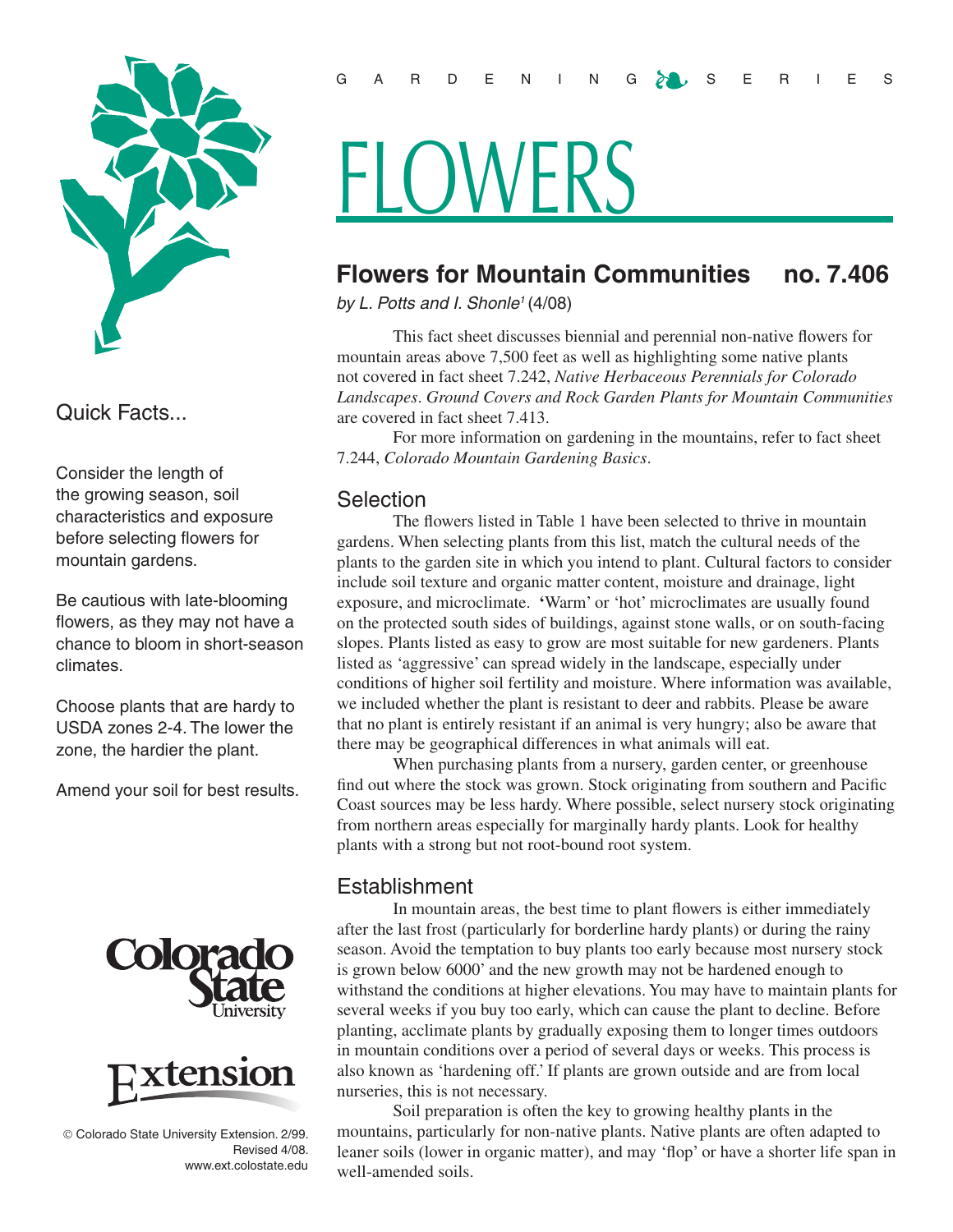*Use the following key in Table 1 below.*

| Bloom time: $E =$ early season |                                     |  |  |  |  |
|--------------------------------|-------------------------------------|--|--|--|--|
|                                | $M = mid$ season                    |  |  |  |  |
|                                | L = late season                     |  |  |  |  |
|                                | $Exposure: FS = full sun$           |  |  |  |  |
|                                | PS = part sun                       |  |  |  |  |
|                                | $SH = full shade$                   |  |  |  |  |
|                                | Moisture: $L = low$ water needs     |  |  |  |  |
|                                | $M =$ moderate water needs          |  |  |  |  |
|                                | $H = high$ water needs              |  |  |  |  |
|                                | <i>(including saturated soils).</i> |  |  |  |  |

 For optimum growth, most mountain soils benefit by amending with organic material such as compost, alfalfa pellets, aged manure, or a combination. If the original soil is decomposed granite, extensive amending will be necessary to achieve an organic soil, or even a moderately organic soil as is required by some plants. If the original soil is clay, amending with organic matter or creating and planting on a berm can help to create the well-drained soils required by many garden plants (although in poorly drained soils it is best to add some organic matter each year, rather than all at once, in order to avoid salt buildup). For more information on amending soils, see fact sheet 7.325, *Choosing a Soil Amendment*, or 7.244, *Colorado Mountain Gardening Basics*.

Snow cover is an excellent mulch, allowing root growth to occur even during some periods of the winter. Encourage snow to drift over the root zone of plants by using temporary snow fences a few feet from more tender plants on the upwind side of the plant.

#### *Scientific Name* **Common Name Bloom Exp. Time Exp. Moist. Color Height x Width Comments** *Achillea* spp. Yarrow M FS L White, pink, red, yellow, orange  $1-4'$  x varies Easy to grow. Aromatic fern-like foliage. Best choices: *A. lanulosa* is native and *A. millefolium* can be aggressive. *A. filipendulina* and *A. x* 'Moonshine' do not spread aggressively. Long-blooming. Deer and rabbit resistant. Most well-drained soils. *Aconitum* spp. Monkshood M FS-PS M-H Purple, pink 3-4' x 18-24" Blossoms are hood-shaped. Best choices: *A. napellus* and *A. colombianum* (native). Cut and dried flowers. Resistant to pests and diseases. Toxic. Deer and rabbit resistant. Organic soils. *Allium* spp. Ornamental onion Varies FS L-M Purple, white, blue, pink, yellow  $6" - 4'$  x varies Easy to grow. Smaller species are good in rock gardens. Deer and rabbit resistant. Well-drained soils. *Anthemis tinctoria*  Golden marguerite FS L-M Yellow, white, cream 3' x 3' Easy to grow. Clump forming plants with dark-green, finely divided, fern-like leaves. Large single daisy-like flowers on sturdy stems. Vigorous and long-blooming. Biennial or short-lived perennial. Deer and rabbit resistant. Well-drained soils. *Artemisia* spp. Sage NA FS L White, yellow 8"-2' x 1-2' Easy to grow. Aromatic gray-green silvery plants grown for foliage. Best choices: *A. versicolor* 'Sea Foam' (Plant Select®), *A. schmidtiana* 'Silver Mound', *A. ludoviciana* 'Silver Queen' and 'Silver King'. *A. absinthum* is a noxious weed. Deer and rabbit resistant. Well-drained soils. *Aquilegia* spp. **Columbine** E-M FS-PS M Varies 1-2' x 1-2' Short-lived perennials. Best choices: *A. flabellata*, *A. formosa*, Songbird Series and McKana Hybrids. Attracts hummingbirds. Cut flowers. Organic soils. *Brunnera* spp. Siberian bugloss E-M FS-PS M Blue 1-2' x 1-2' Easy to grow. Heart-shaped leaves with forget-me-not-like flowers. Variegated cultivars available. Reseeds readily. Subject to early spring frost damage. Deer resistant. Moderately organic soils. *Caltha palustris* Marsh marigold E FS-PS M-H Yellow 1-2' x 18" Large kidney-shaped, dark, glossy green leaves. Waxy cup-shaped flowers. Best choices: 'Flore Pleno' with double flowers. Best in marshy areas. Organic soils. *Campanula* spp. Bellflower M FS-PS M Purple, white Varies Bell-shaped flowers. More than 250 species, including biennials and perennials, varying widely in height and growth habits. Best choices: *C. glomerata* (Clustered bellflower) can be aggressive, *C. lactiflora* (Milky bellflower) over 3' tall, *C. persicifolia* (Peach-leaved bellflower) 2 to 3'. Borders. Cut flowers. Organic well-drained soils. *Centaurea* spp. **Cornflower** E-M FS-PS L-M Blue, white, rose, yellow Varies Easy to grow. Clump-forming plants with gray-green foliage. Best choices: *C. montana* (Mountain bluet), *C. dealbata* (Persian cornflower) has lobed leaves. Both species reseed readily, can be aggressive and may need support. *C. macrocephala* (Globe centaurea) is taller with coarser foliage and large thistle-like flower heads and is good for cut and dried flowers. Deer resistant. Most soils.

#### **Table 1. Flowers for the mountains.**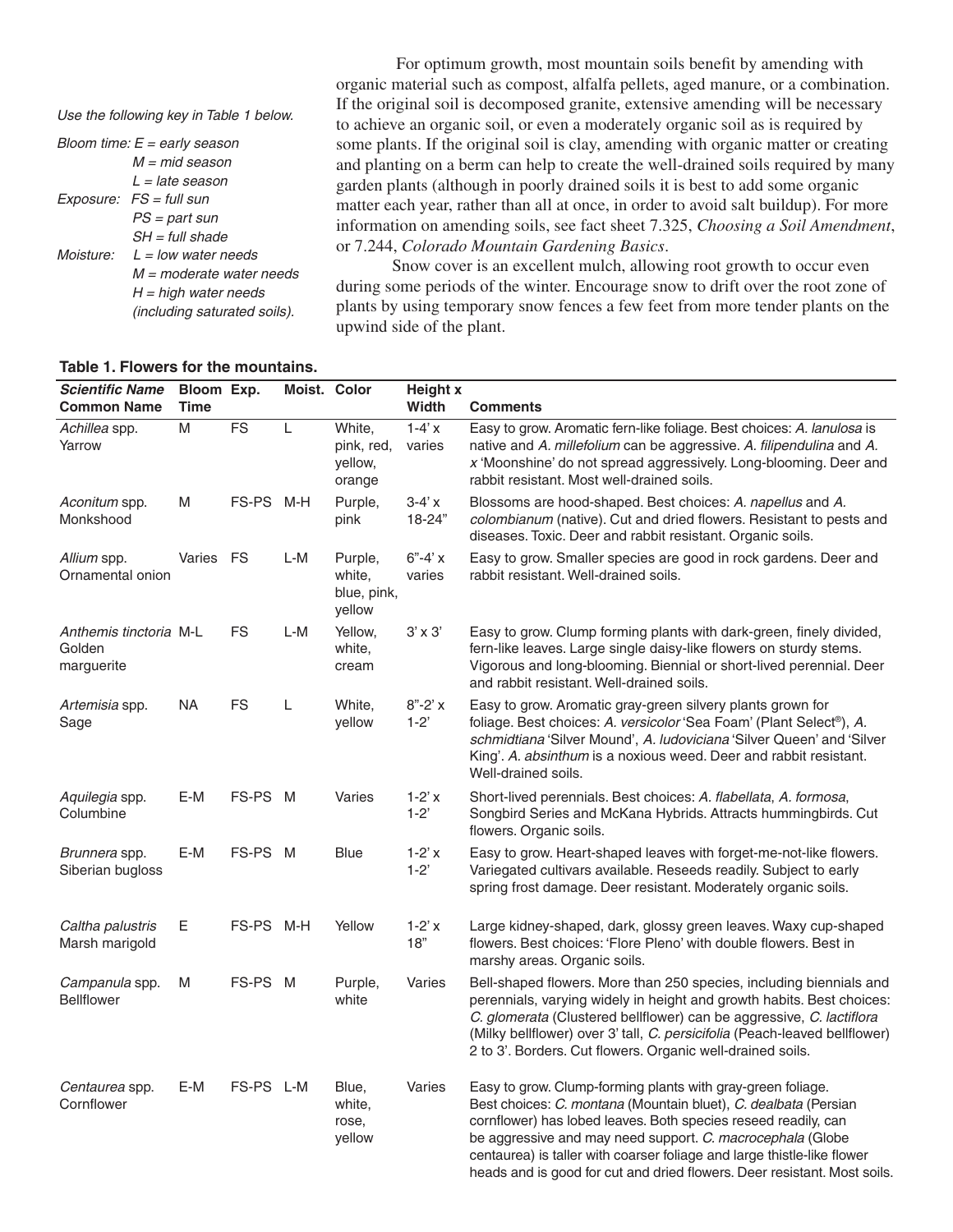| Table 1 (continued). Flowers for the mountains.                     |             |                         |       |                                                |                          |                                                                                                                                                                                                                                                                                                                                                                                                    |  |
|---------------------------------------------------------------------|-------------|-------------------------|-------|------------------------------------------------|--------------------------|----------------------------------------------------------------------------------------------------------------------------------------------------------------------------------------------------------------------------------------------------------------------------------------------------------------------------------------------------------------------------------------------------|--|
| <b>Scientific Name</b><br><b>Common Name</b>                        | <b>Time</b> | Bloom Exp. Moist. Color |       |                                                | <b>Height x</b><br>Width | <b>Comments</b>                                                                                                                                                                                                                                                                                                                                                                                    |  |
| Centranthus ruber E-M<br>Jupiter's beard,<br>Red valerian           |             | <b>FS</b>               | $L-M$ | Rose-<br>pink,<br>white                        | $18-36"$ x<br>18-24"     | Fleshy, blue-green foliage. Fragrant clusters of tiny trumpets. Long<br>blooming. Short-lived perennial. Reseeds readily. Attracts butterflies<br>and hummingbirds. Deer and rabbit resistant. Prefers lean (low<br>organic matter) soils.                                                                                                                                                         |  |
| Delphinium spp.<br>Delphinium                                       | M           | <b>FS</b>               | M     | Blue,<br>white,<br>purple,<br>pink,<br>bicolor | $2 - 5' \times 3'$       | Tall spikes of flowers. Best choices: D. elatum needs protection<br>from wind and benefits from staking. D. grandiflorum, a short-lived<br>perennial, is 18" tall. D. belladonna is 2-3' tall and has wiry stems<br>with open heads. Shorter cultivars are more wind resistant and<br>may not need staking. Toxic. Deer and rabbit resistant. Moderately<br>organic to organic well-drained soils. |  |
| Dicentra spp.<br><b>Bleeding heart</b>                              | Ε           | PS-SH M                 |       | Pink,<br>white                                 | $12" - 3'x$<br>$1 - 4'$  | Heart-shaped flowers. Best choices: D. spectabilis, D. eximia<br>(Fringed bleeding heart) a smaller species with gray-green fern-like<br>foliage, long-blooming. Organic soils.                                                                                                                                                                                                                    |  |
| Doronicum<br>caucasicum<br>(D. cordatum)<br>Leopard's bane          | Ε           | <b>PS</b>               | M     | Yellow                                         | $12-30"$ x<br>$1-2'$     | Bright green heart-shaped leaves. Small daisy-like flowers on<br>slender branching stems. Best choices: 'Magnificum' and 'Finesse'<br>are taller than the species. May go dormant in summer. Cut flowers.<br>Organic well-drained soils.                                                                                                                                                           |  |
| Dracocephalum<br>grandiflorum<br>Dragon's head                      | M-L         | FS-PS L                 |       | Blue,<br>purple                                | 18-24" $x$<br>$1 - 2'$   | Easy to grow. Small plants with spikes of flowers. Readily reseeds.<br>Most soils.                                                                                                                                                                                                                                                                                                                 |  |
| Echinacea<br>purpurea<br>Purple coneflower                          | L           | <b>FS</b>               | M     | Purplish<br>pink,<br>white                     | $18" - 3'x$<br>$1-2'$    | Large flowers with drooping ray flowers (petals) and prominent<br>orange-brown cones. New hybrids, colors available. Long-blooming.<br>Needs warm microclimate to bloom before frost. Cut and dried<br>flowers. Deer resistant. Most soils.                                                                                                                                                        |  |
| Echinops ritro<br>Globe thistle                                     | M-L         | FS-PS L-M               |       | Blue,<br>white                                 | $2 - 4' x$<br>$2 - 4'$   | Easy to grow. Sharply divided spiny leaves. Round, spiky flower<br>heads. Not an actual thistle. Deer and rabbit resistant. Most soils.                                                                                                                                                                                                                                                            |  |
| Eryngium alpinum M-L<br>Sea holly                                   |             | <b>FS</b>               | L-M   | Blue,<br>white                                 | 30-36" x<br>$2^{\circ}$  | Deeply cut leaves with spiny margins. Thistle-like flowers (not an<br>actual thistle). Cut and dried flowers. Moderately organic well-<br>drained soils.                                                                                                                                                                                                                                           |  |
| Erysimum<br>capitatum<br>Wallflower                                 | E           | FS-PS L-M               |       | Orange,<br>bronze                              | $8-20"$ x<br>$3 - 5"$    | Easy to grow native. Fragrant flowers borne in dense, terminal<br>clusters. Biennial or short-lived perennial. Rabbit resistant. Prefers<br>lean (low organic matter) soils.                                                                                                                                                                                                                       |  |
| Gaillardia x<br>grandiflora<br>Blanketflower                        | M           | <b>FS</b>               | L     | Yellow,<br>red.<br>burgundy                    | $1-3'x$<br>$1-2'$        | Easy to grow. Short-lived perennial. Best choices: 'Goblin' is dwarf<br>selection with red and gold bicolor flowers and 'Burgundy' has<br>solid burgundy flowers. Remove spent blossoms to promote longer<br>blooming. Cut flowers. Reseeds readily. Deer and rabbit resistant.<br>Prefers lean (low organic matter) well-drained soils.                                                           |  |
| Gentiana spp.<br>Gentian                                            |             | Varies FS-PS M          |       | Blue,<br>white                                 | $5" - 2'x$<br>$5 - 12"$  | Gentians need somewhat specialized culture. They are chiefly plants<br>of cool, moist mountain meadows or alpine summits. Best choice:<br>G. septemfida. Rock gardens, borders, meadows. Moderately<br>organic to organic well-drained soils.                                                                                                                                                      |  |
| Geranium spp.<br>Hardy geranium,<br>Cranesbill                      | E-M         | FS-PS M                 |       | Blue, pink 6"-2' x                             | $1 - 4'$                 | Easy to grow. Hardiness zones vary. Do not confuse with bedding<br>annuals (Pelargoniums) often referred to as geraniums. Best<br>choices: G. x 'Johnson's Blue', G. sanguineum, G. macrorrhizum<br>and G. cantabrigiense. Some species have leaves which turn red or<br>bronze in fall. Deer and rabbit resistant. Moderately organic soils.                                                      |  |
| Goniolimon<br>tataricum<br>(Limonium<br>tatarica)<br>German statice | M           | FS-PS L-M               |       | Purplish<br>pink                               |                          | 18" x 18" Dark green clumping foliage with tall slender multi-branched stalks<br>of tiny flowers. Borders and rock gardens. Cut and dried flowers.<br>Moderately organic well-drained soils.                                                                                                                                                                                                       |  |
| <b>Heliopsis</b><br>helianthoides<br>False sunflower                | M           | <b>FS</b>               | L-M   | Yellow                                         | $3-4' \times 2'$         | Large coarse dark green leaves contrast with golden yellow daisy-<br>like flowers. Cut flowers. Deer resistant. Moderately organic well-<br>drained soils.                                                                                                                                                                                                                                         |  |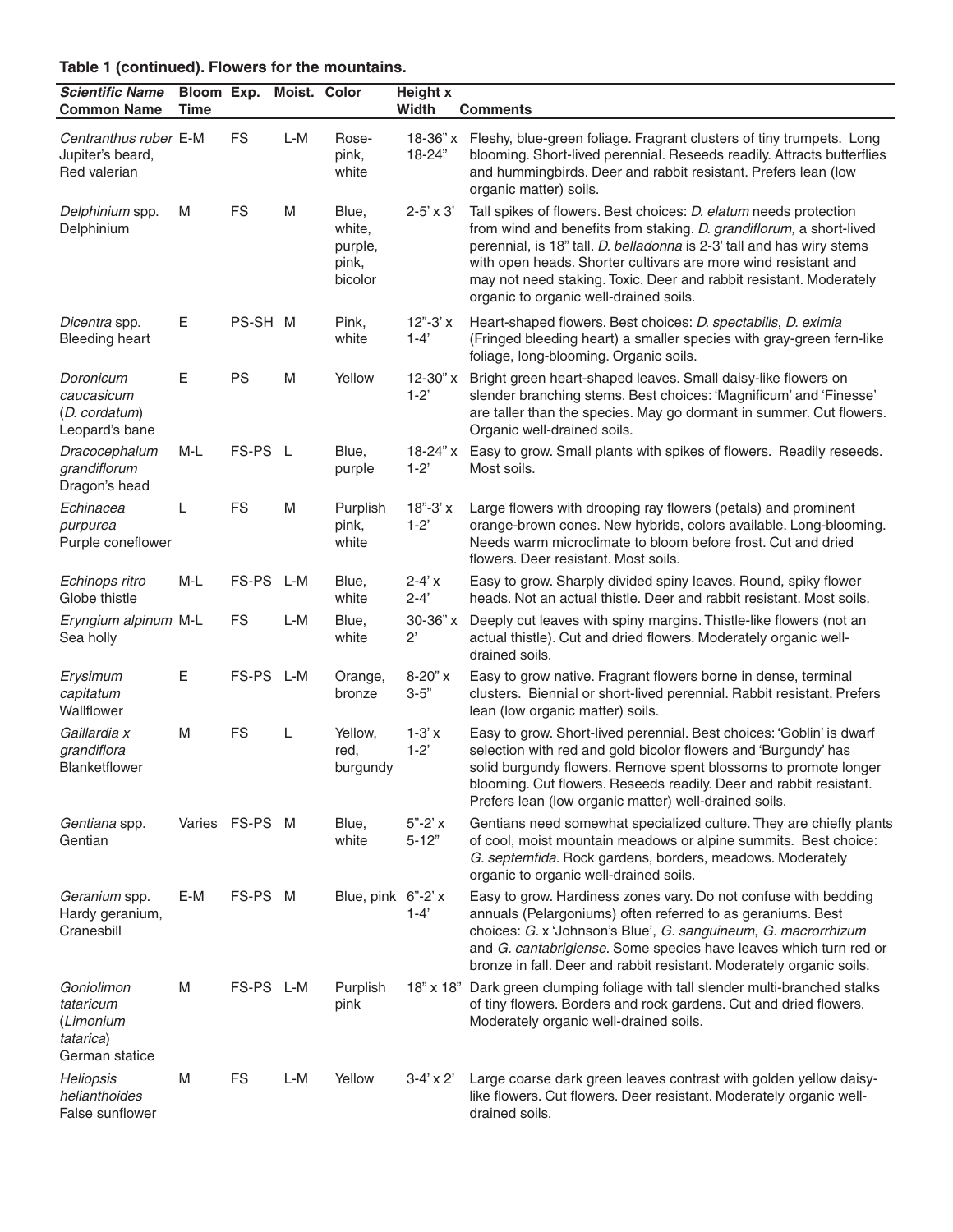| <b>Scientific Name</b><br><b>Common Name</b>                | Bloom Exp. Moist. Color<br>Time |           |     |                                        | <b>Height x</b><br>Width | <b>Comments</b>                                                                                                                                                                                                                                                                                                                                                                                                                                                                                                                                                                                                           |
|-------------------------------------------------------------|---------------------------------|-----------|-----|----------------------------------------|--------------------------|---------------------------------------------------------------------------------------------------------------------------------------------------------------------------------------------------------------------------------------------------------------------------------------------------------------------------------------------------------------------------------------------------------------------------------------------------------------------------------------------------------------------------------------------------------------------------------------------------------------------------|
| Hemerocallis spp. M<br>Daylily                              |                                 | <b>FS</b> | L-M | Varies                                 | $1-3'x$<br>$2 - 3'$      | Strap-like leaves and trumpet-shaped flowers. Best choices:<br>'Hyperion', 'Mary Todd', 'Catherine Woodbury', 'Bonanza' and dwarf<br>variety 'Stella de Oro'. Choose cultivars that flower early to mid-<br>season. Long-lived perennial. Excellent cut flowers. May benefit from<br>warm microclimate to bloom. Deer resistant. Moderately organic<br>well-drained soils.                                                                                                                                                                                                                                                |
| Heuchera spp.<br>Coral bells,<br>Alum root                  | M                               | FS-PS L-M |     | Red,<br>white,<br>pink,<br>salmon      | 6-30" x<br>$10 - 30"$    | Mounds of scalloped leaves with tiny bell-shaped flowers borne on<br>slender stalks. Best choices: H. sanguinea; H. micrantha 'Palace<br>Purple' and many recent introductions have colorful foliage. Red<br>flowered varieties attract hummingbirds. Deer and rabbit resistant<br>plants, but not flower stalks. Moderately organic well-drained soils.                                                                                                                                                                                                                                                                  |
| <i>Iris</i> spp.<br>Iris                                    | Ε                               | <b>FS</b> | L-M | Varies                                 | 8-36" x<br>$8 - 18"$     | Easy to grow. Sword-like to narrow lance-like leaves depending<br>on species. Most species arise from underground rhizomes. Best<br>choices: I. germanica, (Bearded iris); I. pumila (Dwarf bearded iris);<br>I. sibirica (Siberian iris) has smaller delicate flowers than Bearded<br>iris and perform best with more moisture. Cut flowers and seed<br>pods for dried arrangements. Deer and rabbit resistant. Moderately<br>organic well-drained soils.                                                                                                                                                                |
| Liatris spicata<br>Gayfeather                               | M-L                             | <b>FS</b> | M   | Pink,<br>white                         | $18-48"$ x<br>$12 - 18"$ | Basal tufts of grass-like leaves arise from tuberous roots. Spikes of<br>small fringed flowers on stout stalks. Cut flowers. Attracts butterflies.<br>Deer resistant. Moderately organic well-drained soils.                                                                                                                                                                                                                                                                                                                                                                                                              |
| Ligularia spp.<br>Ligularia                                 | M                               | PS-SH M   |     | Yellow,<br>orange                      | $3-5'$ x<br>$2 - 3'$     | Clumps of very large coarsely toothed leaves add bold texture.<br>Best choices: L. dentata 'Desdemona' (Bigleaf ligularia) has large<br>orange daisy-like flowers; L. stenocephala 'The Rocket' (Narrow-<br>spiked ligularia) has black-stemmed spikes of small yellow flowers.<br>Woodland gardens or stream sides. Organic soils.                                                                                                                                                                                                                                                                                       |
| Limonium<br>latifolium<br>(L. platyphyllum)<br>Sea lavender | $M-L$                           | <b>FS</b> | L-M | Lavender                               | $18-24"x$<br>$12 - 18"$  | Basal rosettes of leathery leaves with slender branched stems of<br>tiny baby's breath-like flowers. Cut and dry flowers. Deer and rabbit<br>resistant. Well-drained soils.                                                                                                                                                                                                                                                                                                                                                                                                                                               |
| Lupinus spp.<br>Lupine                                      | E-M                             | FS-PS M   |     | Varies                                 | $18" - 3'x$<br>18-24"    | Mounding clumps of palmately compound leaves with spikes of<br>pea-like flowers. Best choices: 'Russell Hybrids' wide variety of<br>solid and bicolors available, 'Gallery Series' are dwarf compact, L.<br>perennis (Wild or Sundial lupine). Borders and meadow plantings.<br>Cut flowers. Some species toxic. Deer resistant. Moderately organic<br>well-drained soils.                                                                                                                                                                                                                                                |
| Lychnis spp.<br>Campion, Lychnis                            | $M-L$                           | FS-PS L-M |     | Scarlet,<br>fuchsia,<br>pink,<br>white | $12 - 18"$               | 12-36" x Easy to grow. Star-shaped flowers. Best choices: L. chalcedonica<br>(Maltese cross) has scarlet flowers in dense rounded clusters,<br>attracts hummingbirds; L. coronaria (Rose campion) has silvery<br>gray woolly foliage and fuchsia or white blossoms, treat as annual<br>or biennial, reseeds readily; L. viscaria (German catchfly) is a small<br>tufted plant with grass-like leaves and sticky stems. Deer and rabbit<br>resistant. Moderately organic well-drained soils.                                                                                                                               |
| Lysimachia spp.<br>Loosestrife                              | Е                               | <b>FS</b> | M   | White,<br>yellow                       | $2 - 3' x$<br>varies     | Best choices: L. clethroides (Gooseneck loosestrife) has tiny star-<br>shaped flowers on dense slender spikes that nod when in bud. Cut<br>flowers. Deer and rabbit resistant. L. punctata (Yellow loosestrife)<br>has whorled leaves and yellow flowers clustered in leaf axils, best<br>for damp wild gardens and along streams. L. ciliata 'Atropurpurea'<br>(Hairy loosestrife) has chocolate-purple foliage and nodding<br>yellow star-like flowers in the leaf axils. Species mentioned have<br>rhizomatous root systems and can be aggressive in moist soils.<br>Moderately organic to organic well-drained soils. |
| Monarda didyma<br>Bee balm,<br>Bergamot,<br>Oswego tea      | M-L                             | FS-PS M   |     | Red, pink, 1-3'x<br>purple             | $2 - 4'$                 | Spreading plant with aromatic foliage. Terminal flowers with colorful<br>bracts. Best choices: Many cultivars available. Select for powdery<br>mildew resistance. 'Jacob Kline' (red) and 'Marshall's Delight' (pink)<br>have good resistance. Remove spent flower heads. Borders and<br>meadow plantings. Attracts hummingbirds, butterflies and bees.<br>Needs warm microclimate. Deer and rabbit resistant. Organic soils.                                                                                                                                                                                             |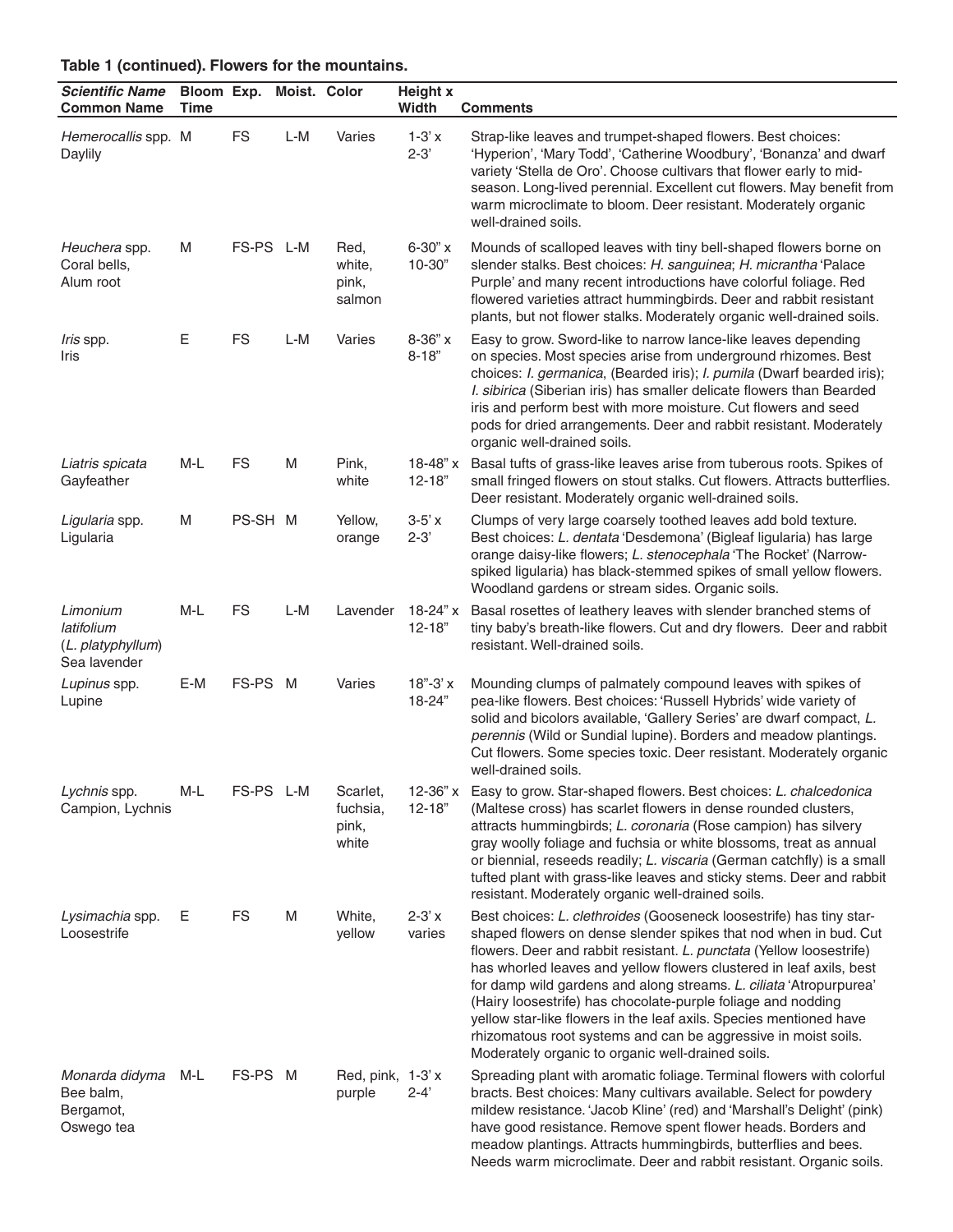| <b>Scientific Name</b><br><b>Common Name</b>        | <b>Time</b> | Bloom Exp. Moist. Color |   |                                                      | <b>Height x</b><br>Width | <b>Comments</b>                                                                                                                                                                                                                                                                                                                                                                                                                                                                                                                                              |
|-----------------------------------------------------|-------------|-------------------------|---|------------------------------------------------------|--------------------------|--------------------------------------------------------------------------------------------------------------------------------------------------------------------------------------------------------------------------------------------------------------------------------------------------------------------------------------------------------------------------------------------------------------------------------------------------------------------------------------------------------------------------------------------------------------|
| Nepeta spp.<br>Catmint                              | E-M         | <b>FS</b>               | L | blue                                                 | $2 - 3'$                 | Lavender, 18-24" x Easy to grow. Spreading aromatic plants with gray-green leaves.<br>Abundant lavender blooms, long-blooming. Best choices: N. x<br>faassenii 'Six Hills Giant' is a large showy sterile hybrid, "Walkers<br>Low", a 2007 Perennial Plant of the Year, and N. siberica<br>(aggressive in organic soils). Many species reseed readily-sterile<br>cultivars are recommended. Attracts bees and hummingbirds. Deer<br>and rabbit resistant. Most well-drained soils.                                                                           |
| Oxytropis spp.<br>Locoweed                          | Ε           | FS                      | L | White,<br>pink                                       | $8 - 12" x$<br>$8 - 12"$ | Spreading clumps of silver-green foliage. Best choices: O. sericea and<br>O. lambertii are native species. Toxic to livestock. Deer and rabbit<br>resistant. Prefers lean (low organic matter) soils.                                                                                                                                                                                                                                                                                                                                                        |
| Paeonia spp.<br>Peony                               | Ε           | FS-PS M                 |   | White,<br>red, pink                                  | $3-4'x$<br>$3 - 4'$      | Glossy green mounding compound leaves. Large flowers in late<br>spring to early summer. Long-lived perennial. Best choices: P.<br>officinalis and P. lactiflora. May need staking. Cut flowers. Deer<br>resistant. Moderately organic to organic well-drained soils.                                                                                                                                                                                                                                                                                         |
| Papaver spp.<br>Poppy                               | E-M         | <b>FS</b>               | M | Yellow,<br>orange,<br>pink,<br>maroon,<br>salmon     | $1 - 3' x$<br>$1-2"$     | Best choices: P. nudicale (Iceland poppy) a short-lived perennial with<br>flowers borne on leafless stems. P. orientale (Oriental poppy) has<br>coarse hairy leaves and large showy blossoms, does not transplant<br>well, goes dormant after flowering. P. triniifolium (Armenian poppy)<br>a drought tolerant biennial with dissected gray-green foliage and<br>long-blooming apricot flowers. Deer resistant. Moderately organic<br>well-drained soils.                                                                                                   |
| Penstemon spp.<br>Beardtongue                       | Varies FS   |                         | L | Red, blue, 4"-3' x<br>pink, wine varies              |                          | Growth habits vary, most with basal rosettes of leaves. Showy<br>spikes of tubular flowers. Best choices: P. digitalis 'Husker's Red'<br>has deep burgundy foliage with white flowers, P. grandiflorus 'Prairie<br>Jewel' (Plant Select®). Over 200 species are native to Colorado.<br>Note: Many introduced hybrids are not cold hardy. Red and bright<br>pink varieties attract hummingbirds. Do not over water. Cut flowers<br>(tall varieties). Borders and meadow plantings. Rabbit resistant.<br>Prefers lean (low organic matter) well-drained soils. |
| Phlox paniculata<br>Garden phlox                    | M           | FS-PS M                 |   | Pink,<br>white,<br>red, blue,<br>lavender,<br>orange | $2 - 4' x$<br>18"        | Large, fragrant flower clusters on sturdy stems. An old-fashioned<br>favorite. Select powdery mildew resistant cultivars such as 'David'.<br>Cut flowers. Benefits from warm microclimate. Moderately organic to<br>organic soils.                                                                                                                                                                                                                                                                                                                           |
| Physostegia<br>virginiana<br>Obedient plant         | L           | FS-PS M                 |   | White,<br>rose-pink                                  | 24-36" x<br>12-24"       | Lance-like opposite leaves and spikes of small snapdragon-like<br>flowers. Spreads by runners, can be aggressive. Begins to flower<br>in late summer which may be too late for cooler sites. Cut flowers.<br>Deer resistant. Moderately organic soils.                                                                                                                                                                                                                                                                                                       |
| Platycodon<br>grandiflorus<br><b>Balloon flower</b> | M           | FS-PS L-M               |   | Blue,<br>purple,<br>white,<br>pale pink              | 18-24" x<br>$12 - 18"$   | Solitary upward facing bell flowers open from large balloon-like<br>buds. Slow to emerge in the spring. Purchase larger container sizes<br>for best results. Borders. Moderately organic well-drained soils.                                                                                                                                                                                                                                                                                                                                                 |
| Polemonium<br>caeruleum<br>Jacob's ladder           | Ε           | FS-PS M                 |   | Blue,<br>white                                       | 18"x<br>18"              | Leaves with many opposite leaflets giving the appearance of a<br>ladder. Small bell-shaped flowers in dense terminal clusters. 'Brise<br>d'Anjou' has variegated foliage. Moderately organic well-drained<br>soils.                                                                                                                                                                                                                                                                                                                                          |
| Pulsatilla vulgaris E<br>Pasque flower              |             | PS-SH L-M               |   | Purple,<br>violet<br>white,<br>wine-red              | $6 - 12" x$<br>$8 - 12"$ | Finely divided basal leaves which appear after single urn-shaped<br>flowers. Showy feathery seed heads. Deer and rabbit resistant.<br>Moderately organic well-drained soils.                                                                                                                                                                                                                                                                                                                                                                                 |
| Rudbeckia spp.<br>Coneflower                        | M           | <b>FS</b>               | L | Yellow                                               | 18-30" x<br>$2^{\prime}$ | Best choices: R. fulgida 'Goldsturm' (Orange coneflower) compact<br>free-flowering perennial cultivar with dark green foliage and 2-3"<br>wide deep yellow flowers with black cone. R. ampla (also called R.<br>laciniata) (Golden glow) is a native species which grows 3-5' tall<br>with light green lobed leaves and double yellow flowers; vigorous<br>grower which may require staking. Cut flowers. Borders and meadow<br>plantings. Deer and rabbit resistant. Moderately organic well-drained<br>soils.                                              |